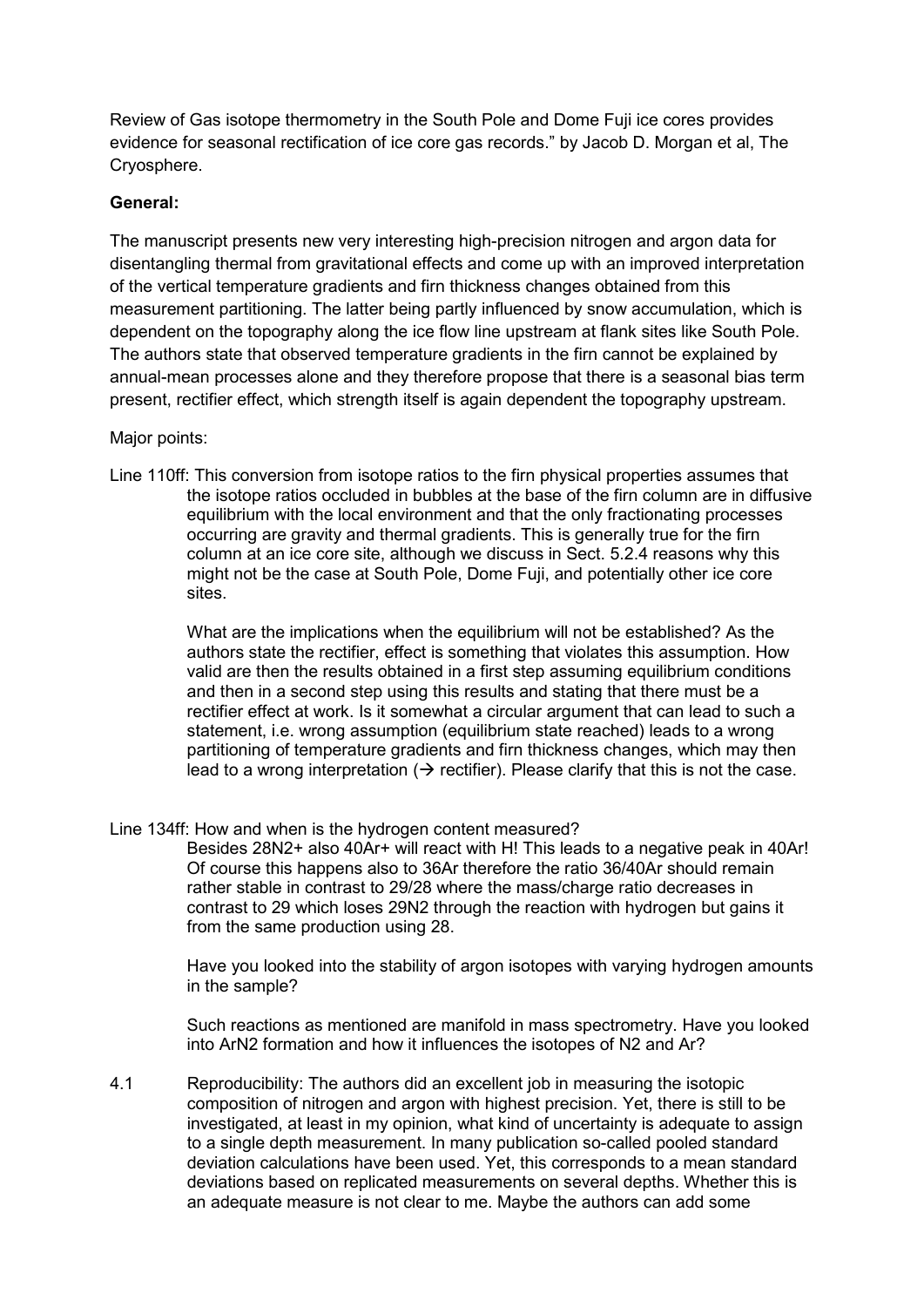argument why they think it is justified to use eq. 9. To be on the safe side one could argue to take the largest standard deviation of replicates or weight it according to the quality of the ice as bubble ice behaves differently than ice from the brittle zone or clathrate zone.

Table 1: The fact that the pooled standard deviation of d15Nexcess for La Jolla air is lower than the d15N standard deviations shows that there is an instrument dependence present. Or is there an thermal diffusion fractionation expected during sampling of La Jolla air? I guess not since the inlet should be an aspirated intake ( $\rightarrow$  R. Keeling publications).

> Why is this standard deviation of d15N and d15Nexcess for ice core measurements smaller than for La Jolla air? Is it due to the lower number of samples?

- Line 186ff: What about the possibility of instrumental influence that affect both nitrogen and argon isotopes? Can you exclude this? It would be worthwhile to report the reproducibility of standard gas admissions of both isotope ratios and report whether or not a co-variation exists. Furthermore, it would be good to mimic ice core measurements with aliquots of standard gas on bubble free ice.
- Line 1990f: I agree if the assumption of a co-variation is true and not to be assigned to the instrument!

Minor points:

- Line 146f: Can you explain why you choose a density correction of 15 kg/m<sup>3</sup>?
- Line 150f: Give a reference to this statement about the surface density
- Line 156ff: This shortcoming is not directly addressed in the paper or do I miss something. Therefore, either skip this statement or add a statement how this shortcomings are addressed in the paper.
- Line 255f: rewrite? The mechanism is that katabatic winds accelerate on steeper slopes and decelerate on less steep slopes.

Line 260f: add reference. Is this based on an ice sheet model study?

- Figure 3: It is not clear from Fig. 3 which process is driving the DCH change (increase) in between the grey zones (i.e. from 19 kyr to 12kyr). The temperature is increasing. This should lead to a higher accumulation rate but this is not seen. Only a strong accumulation change is obvious between 14 and 13 kyr without a corresponding signal in DCH, only in ∆Tz! Why?
- Line 307ff: A similar study could be made with the uncertainty in the 40Ar measurements. What kind of uncertainty increase is necessary to be in agreement with the REF model output?
- Line 424f: not clear? there must be a forward and backward movement possible. Need more explanation.
- Line 451f: What means rapid. Here we talk about the enclosure time of several hundred years! If it changes from year to year, there must be a consistent regime over a very long time range at work to maintain this rectifier effect.